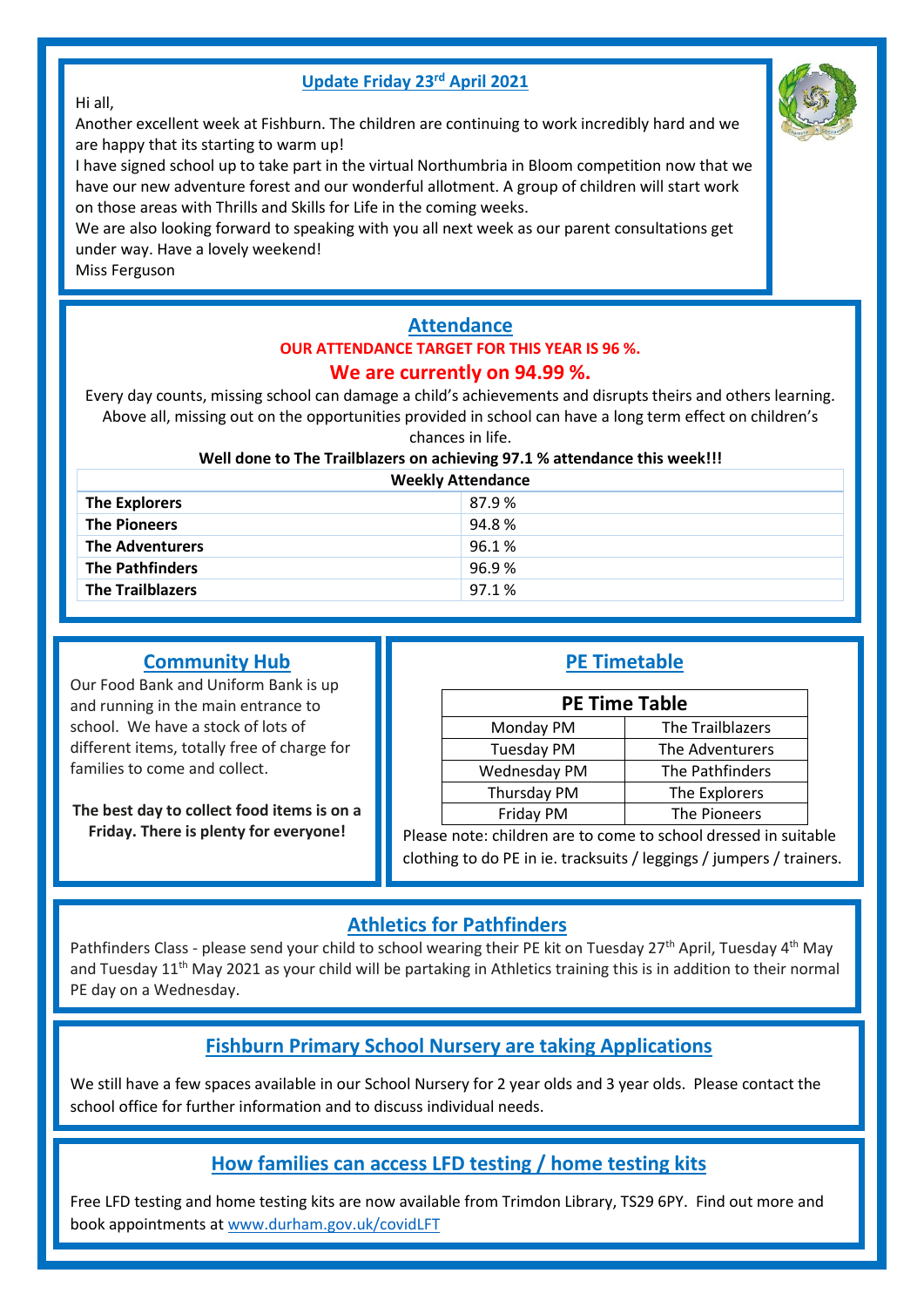### **Parents Evening Reminder**

Parents Evening telephone appointments will take place on the following dates:-

| The Explorers (new starters and 2 year olds) | $\sim$ 100 $\mu$ | Wednesday 5 <sup>th</sup> May 2021                                     |
|----------------------------------------------|------------------|------------------------------------------------------------------------|
| The Explorers (Reception Children)           |                  | Monday 26 <sup>th</sup> April & Tuesday 27 <sup>th</sup> April 2021    |
| The Adventurers                              |                  | Tuesday 27 <sup>th</sup> April & Wednesday 28 <sup>th</sup> April 2021 |
| The Pioneers                                 |                  | Tuesday 4 <sup>th</sup> May & Thursday 6 <sup>th</sup> May 2021        |
| The Pathfinders                              |                  | Wednesday 28 <sup>th</sup> April 2021                                  |
| The Trailblazers                             |                  | Monday 26 <sup>th</sup> April and Thursday 29 <sup>th</sup> April 2021 |

You will have received a text with the date and time of when your child's class teacher will ring you.

#### **Lunchtime Supervisory Assistant Vacancy**

The Governors of Fishburn Primary School wish to appoint a Lunchtime Supervisory Assistant to supervise pupils during the lunchtime period (12.00 noon  $-1.15$  pm). If you are interested in applying for this post please contact the school office for further information.

## **Heroes Stamp Design Competition**

Our school is delighted to be taking part in Royal Mail's Heroes Stamp Design Competition, honouring the heroes of the coronavirus pandemic.

Eight pupils from primary and secondary schools across the UK will become the designers of this stamp set, and one could be your child!

Each entry we send in will have the name of each child, plus their age and our school's name and postcode.

Before we submit entries to Royal Mail we need to explain how Royal Mail will use these details.

Royal Mail will use these details of children who enter (i.e. name, age, school name and postcode) to run the competition, including to contact the winners and distribute prizes. Royal Mail will share this information with iChild Limited and The Education Company Limited, who are helping Royal Mail to run the competition.

Except in the case of the 120 children who reach the Regional Finalists stage, Royal Mail will delete all of this data by 30th September 2021.

As is usual in competitions, Royal Mail may, if requested, tell the Advertising Standards Authority of those winners' surnames and counties. Members of the public will also be able to ask Royal Mail for that information after 30th September 2021. If you object to your child's surname and county being available to members of the public, you should write to Heroes Stamp Design Competition, Royal Mail Group, 185 Farringdon Road, London EC1A 1AA. However, Royal Mail may still need to give this information to the Advertising Standards Authority on a confidential basis.

If your child enters the competition, Royal Mail has what data protection law calls a "legitimate interest" to use your child's details (i.e. name, age, school name and postcode) in the ways described above. However, your decision of what is best for your child takes priority, so if you have any concerns please let your child's teacher know not to include your child's design in the competition.

Please refer to Royal Mail's Privacy Notice at **<https://www.royalmailgroup.com/en/site/privacy-notice/>** for more information about how to exercise data protection rights, contact Royal Mail's Data Protection Officer or raise complaints with the Information Commissioner's Office.

If your child is one of the competition winners, Royal Mail will contact you separately, via the school, to discuss whether you would be willing to take part in publicity.